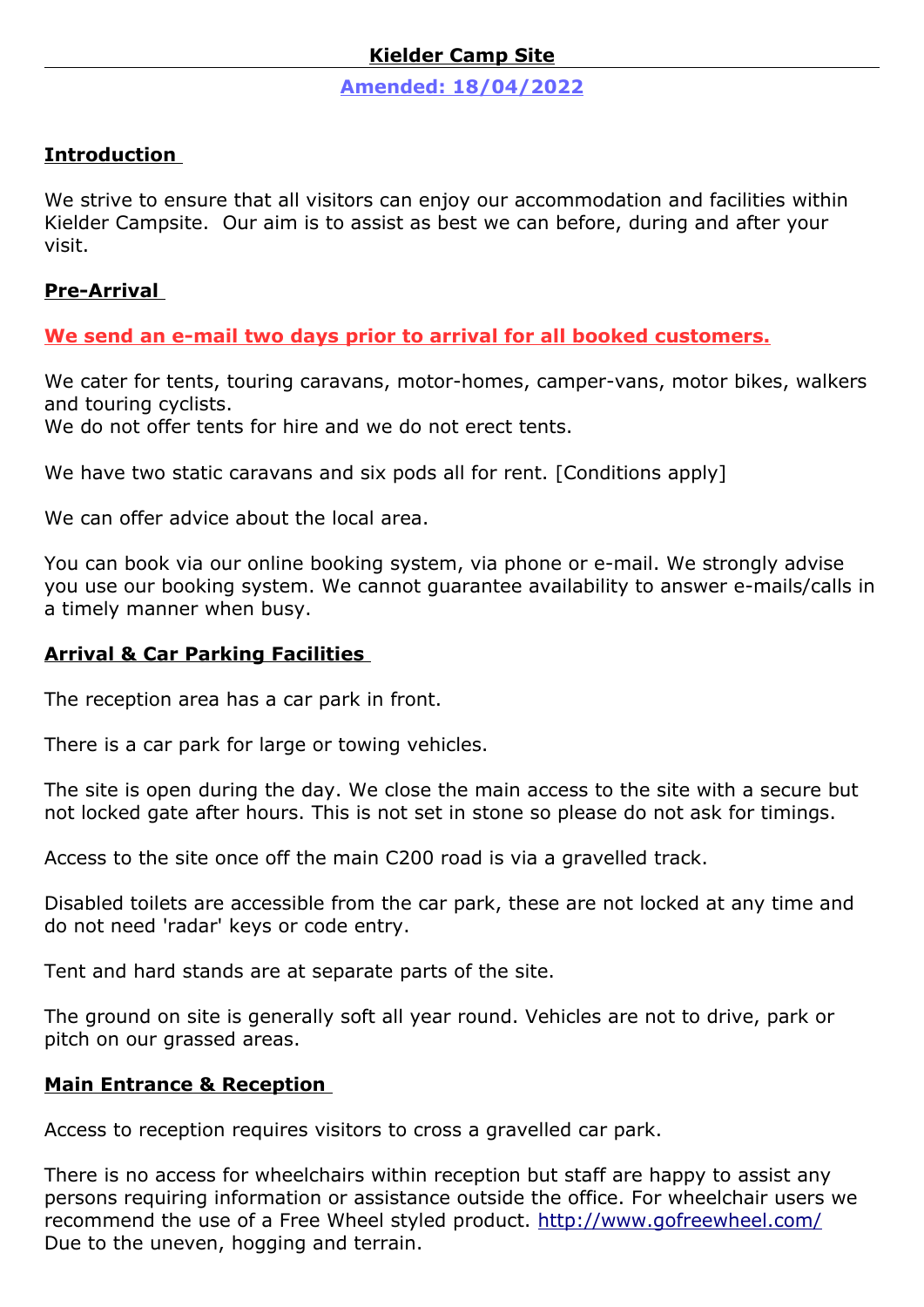Reception staff are first aid trained and there is a basic first aid kit in the office. A locked defibrillator is available 24/7 after getting the release code from the 999 operator. See emergency phone information below.

Information about the local area is publicly displayed for all as the site operates a self help pitching system to all visitors out of office hours.

Self Help pitching: Due to our remote location many guests arrive later than they have planned. We are not always able to have staff on hand to greet. Therefore we ask that guests familiarise themselves with our few rules and pitch accordingly.

A pay phone with access to the Warden, out of hours or for 999 emergency calls is in the main car park. [Accessible 24 hours and lit during the night]

## **Public Areas - General**

Hardcore roads service all parts of the park

The park is situated within Kielder Forest and is the remotest village in England.

There are movable picnic benches & permanent barbecue stands provided throughout the site.

We do not allow 'camp' or bonfires. Guests may use raised fire bowls or utilise our sturdy BBQ stands to have a small fire. This must be attended at all times, persons around it are to act responsibly and guests must not damage the site in any way. This includes damaging of trees or the fabric of the site for firewood.

#### **Public Areas**

The park has a main ablution building. This houses a washing up room, showers, a laundry room, baby changing facilities sinks and toilets. We have a small freezer, fridge, USB and three pin plug charging points for electronic devices. A twin plug at ground level near the door of the room housing the washing machines allows visitors to use a mains powered pump to blow up airbeds.

A vending machine under cover is available for customer use 24/7. This is not serviced by the staff. Add coinage slowly to ensure the machine does not jam for you and all others following. You have been warned.

All of the ablutions are open 24 hours with no access restrictions requiring keys or codes.

Our easy access toilet, sink & shower is central to the ablutions; shower is easy access with no step. The room is wheelchair accessible with a level access. Grab rails inside.

There is a long chain to the floor allowing all users to flush the toilet.

The sink is **80 cm** high.

Parking available directly outside.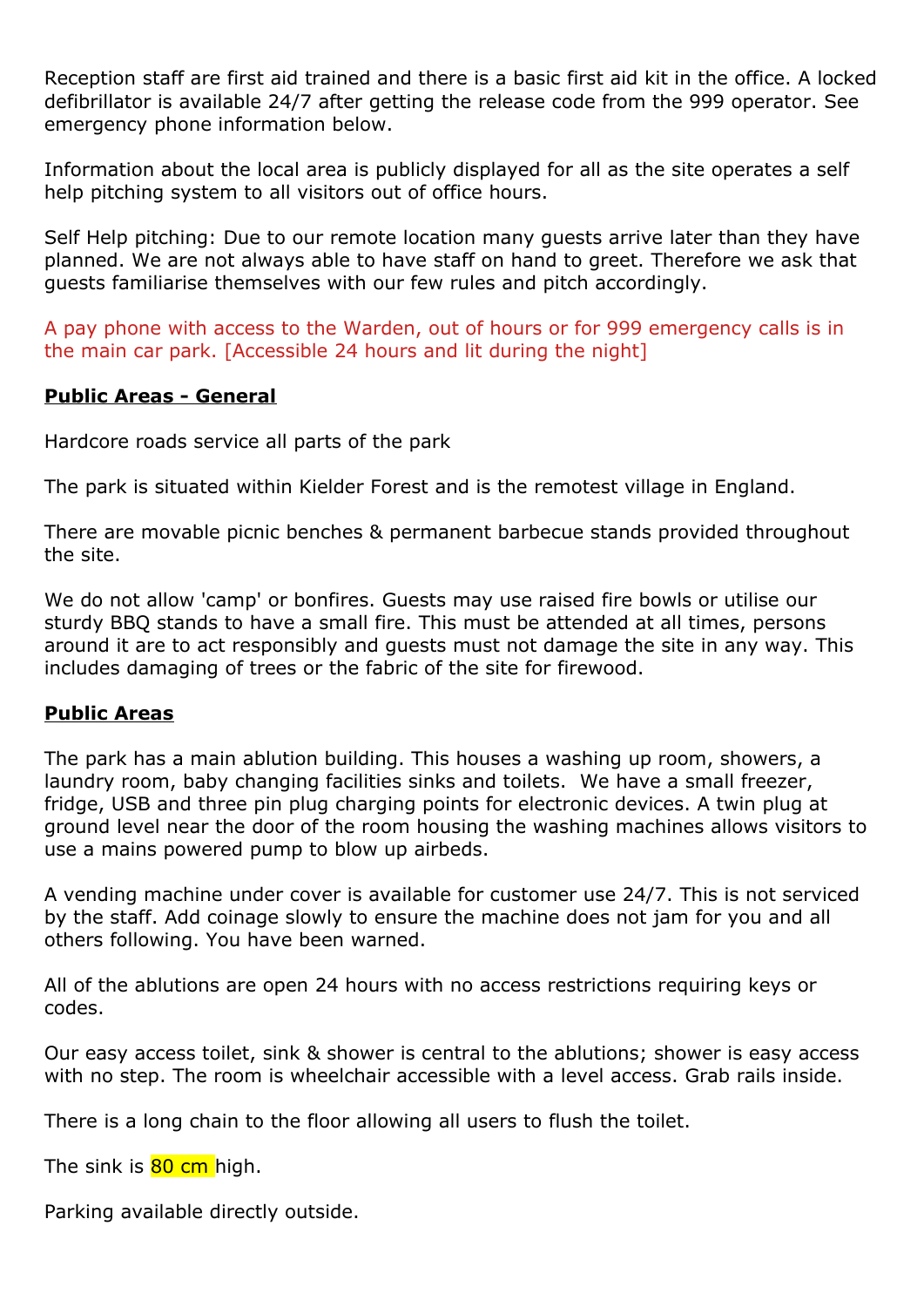The play park is accessible from the main site. Disabled guests can supervise children from the car park. There are no steps and wheelchairs can go directly to the fence surrounding the park.

# **Laundry**

Parking is close by with a concrete level path to the door.

Level access throughout. The room is not wheelchair accessible.

There are two front loading washing machines and two front loading tumble driers.

All of the machines require tokens to operate. The token boxes are **170cm** from the floor. Staff, when available, will gladly assist users if required. Full usage instructions are displayed on the wall.

Our large hand wash sink is 85cm high

## **Shop**

A small shop is located within same building and shares the same entrances and parking as the reception.

The shop is unable to stock Margarine, butter, bread or milk.

Staff will offer assistance if required.

## **Outdoor Facilities**

There is a children's play area which has entry via a grassed open area.

The surface of the play area is grass with rubber grass playground mats under the swings and slide play equipment.

The play area is inspected iaw Rospa regulations by qualified staff.

Dogs are not allowed into the area, which is suitable for children up to 5 years old.

## **Pods.**

We have four smaller [First generation] pods, they are powered with two plugs and have two USB points. There is an electric heater on one wall and an led light on the ceiling. The pod does not contain beds or platforms.

Internal floor space is 2.5 metres by 2.7 metres or 9ft by 8ft in old money. Internal height is 2.4 metres.

There is a small window which you can open for ventilation and a set of small lockable glass doors. Width 55cm.

Each pod is accessed by a short level hogging path, with one or two steps. [Dependent on which pod you stay in] Steps are 25cm high. All steps and decking have roughened grip strips screwed securely to the surface.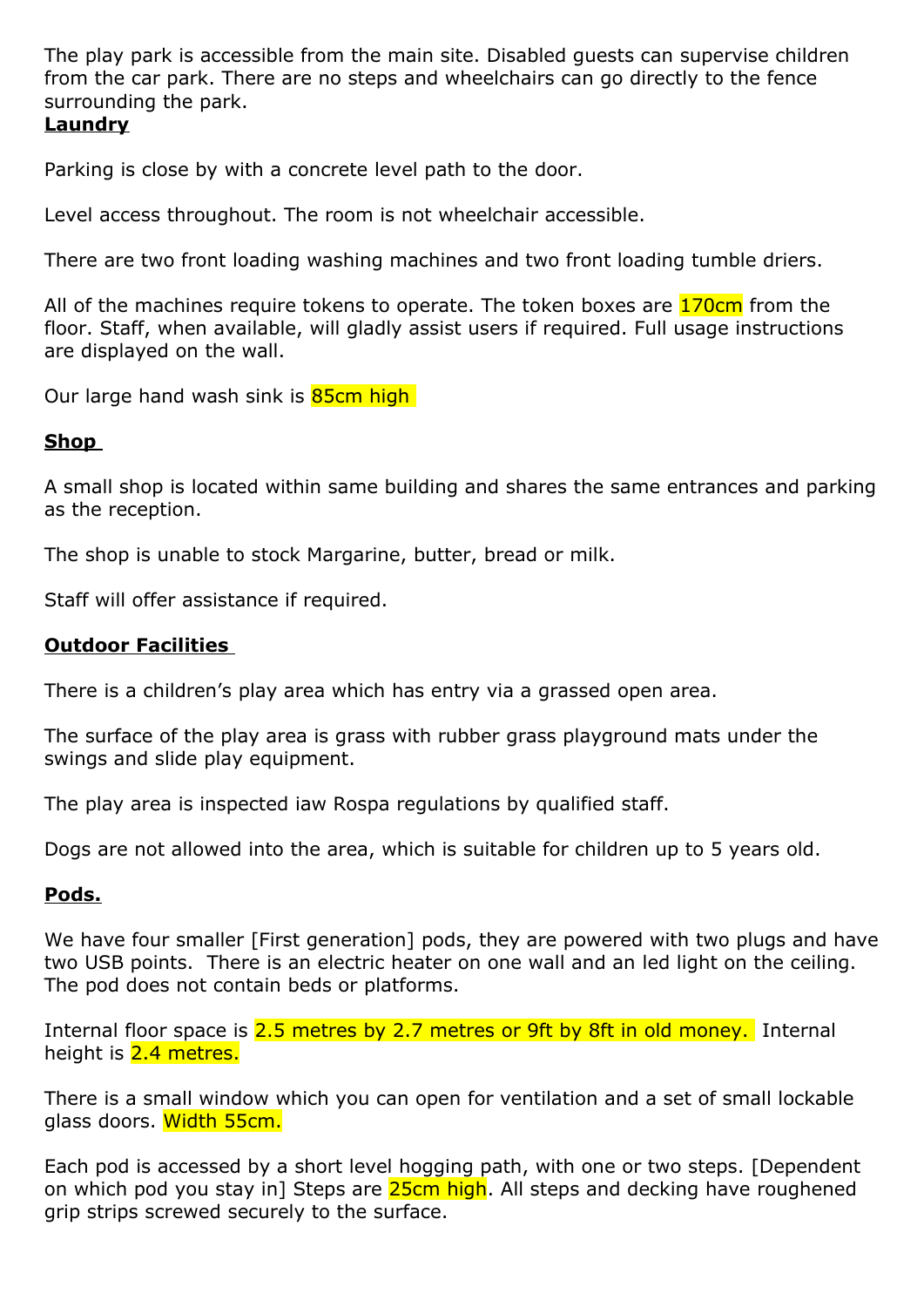There is a level decking area of  $2$  metres by  $3.1$  metres. This is surrounded by a balustrade.

Each pod has access to a shared BBQ stand.

We allow pets within the pods, but an additional cleaning charge may be administered if deemed fit by our staff.

Strictly No smoking or cooking [This includes BBQ's] within the pods.

# **Family Pods.**

We have two family pods, they are powered with two plugs and have two USB points. There is underfloor heating and led lighting in the ceiling. The pod does not contain beds or platforms.

Guests can switch the heating off completely or control it's temperature range from 14°C to 20°C via the controller, which is 23cm from floor height.

Internal floor space is 3.85m by 2.25m. Internal height is 2.4 metres.

There is a large window at the rear. Within this is an adjustable blackout blind. You will find below this window a towel/drying rail.

Both pods are accessed using a short level hogging path, with two steps. Steps are 20cm and 25cm high. All steps and decking have roughened grip strips screwed securely to the surface.

There is a level decking area measuring 1.8m by 2.45m. This is surrounded by a balustrade.

We allow pets within the pods, but an additional cleaning charge may be administered if deemed fit by our staff.

Strictly No smoking or cooking [This includes BBQ's] within the pods.

## **Public cooking/admin area.**

Level entry to the public covered cooking area.

Stainless steel work surface 85cm high.

The steel work-surface is for small cookers and food preparation, not for disposable or free standing BBQ's.

 $12m<sup>2</sup>$  space with benches along one wall and a decking floor.

The area can be illuminated by red filtered lighting [for stargazing events] or with traditional white lighting as and when required.

## **Static Caravans.**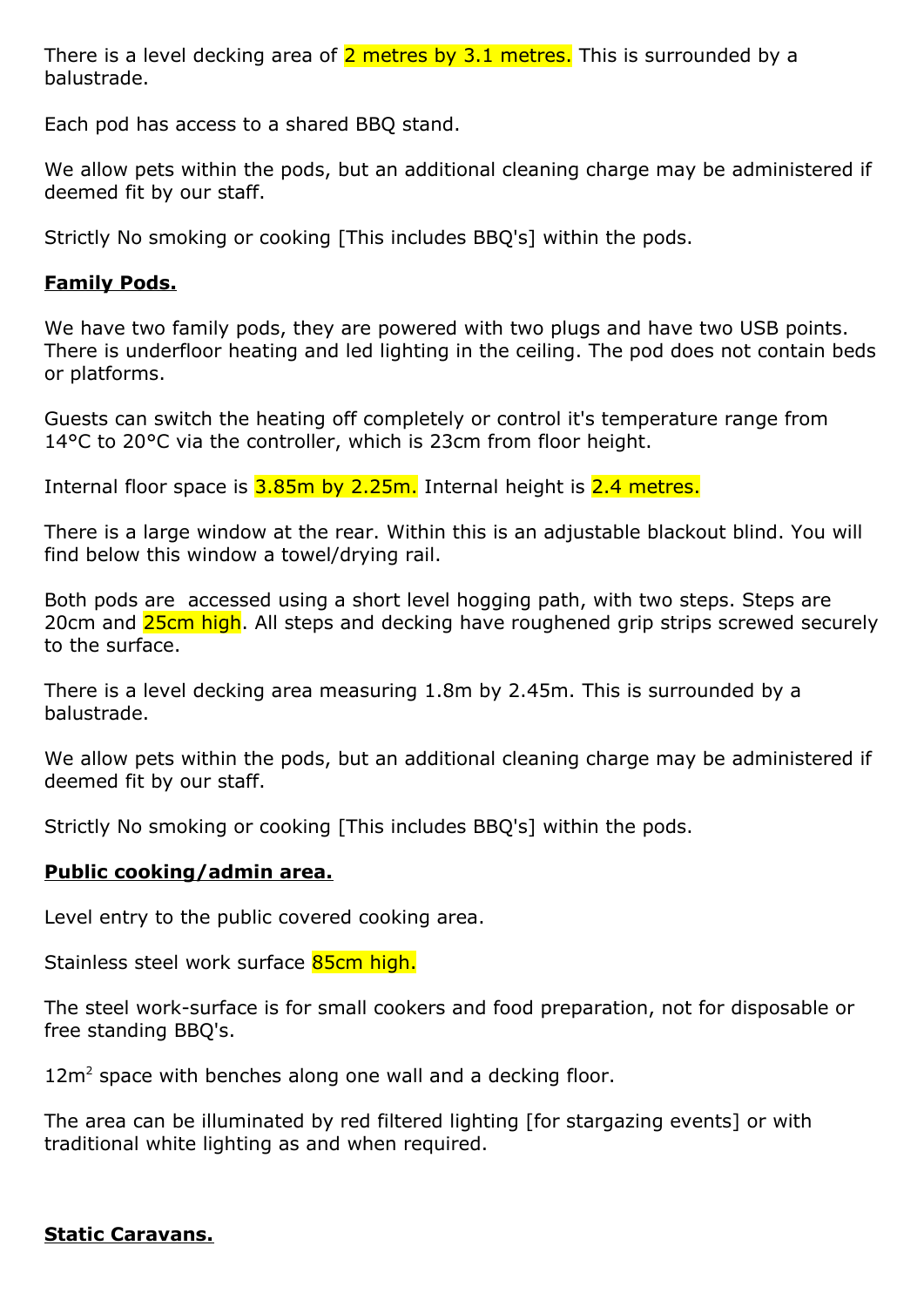We have two static caravans each with a 2 step entry to a decking area, a hand rail is in place. Step height is 25cm

Each static has two bedrooms. One twin and one double. All have their own parking spaces for two cars and small area of grass around them.

The static caravans are not double glazed.

There is a strict no pet policy for the caravans. Assistance dogs are welcome.

Each caravan has a kitchen with: a microwave, fridge, small freezer box, cupboard space for provisions, gas oven, grill and hob. There is cutlery, crockery and utensils. Pots, pans and glasses.

Hot water for taps and showers is supplied by a small gas boiler. All gas appliances are maintained IAW current Gas Safety (Installation and Use) Regulations.

We ask guests to supply their own bedding, pillows and towels.

Bedrooms have ample storage for clothing.

A dining area with table and chairs adjoins the lounge area.

Each static caravan has a fire extinguisher and a first aid kit.

There is limited wi-fi coverage within these caravans with it's own booster. This will have it's own password and is for your use only.

## **Tent area.**

The tent area is a long grassed level strip with a single track running all the way through the site. It has one turning area and a large car park situated at the southerly end.

Vehicles are not allowed onto the grass and should be parked at the large car park once offloaded and pitched.

There is no formal pitching plan for tents. It is a grassed area filled naturally by visitors on first come first served basis, whilst adhering to camping etiquette by not pitching too close to others.

We have two electric points for booked electrical hook up.

There is a water point in the middle of the tent pitching area and another by the ablutions. A chemical toilet disposal point is also near the ablutions.

## **In case of fire.**

Fire points are located around the site in red, weather proof, easy access boxes. Each



box explains which extinguisher's are housed within along with general instructions. [Pdf as shown] Fire points are equidistant around the site.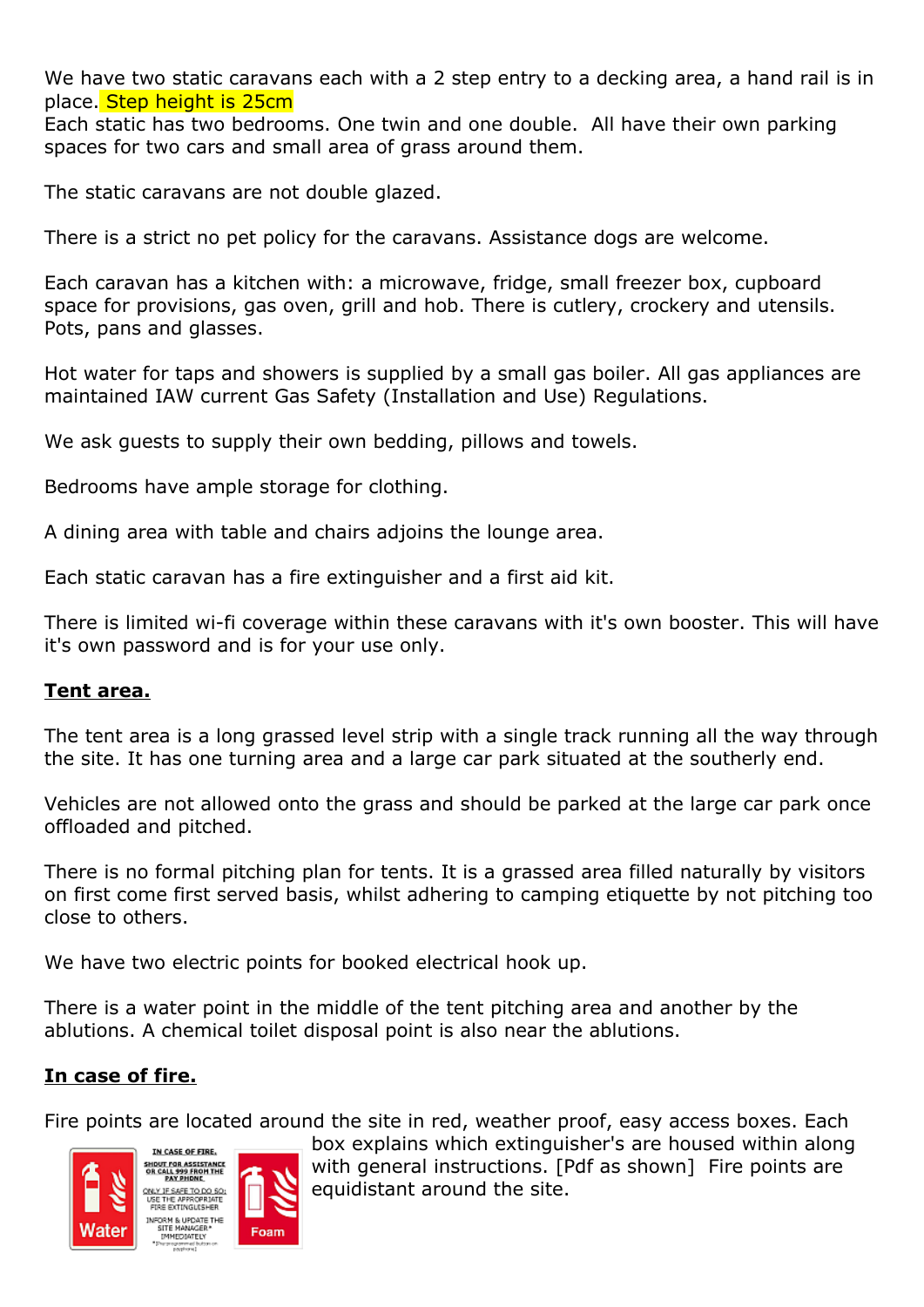Permanent BBQ stands are located around the site for communal use.

#### **Hard-stands.[For motor-homes, camper-vans, vehicles with roof tents and folding campers.]**

There are 24 pitches for general use on site.

Each is serviced with 10 amp 240 volts. This is accessible only by using a BS EN 60309 styled 2 plug (Commando Type) Pictured below. Customer must bring this with them.



The hard stand is constructed of hogging and is level.

Vehicles are to be parked on the hard stand. If you have filled your hard-stand vehicles are not to be left on the grass adjacent. They are parked near the refuse area in our overflow car park.

Most of our hard-stands can accommodate an awning on the grass surrounding it. To fill motor-home internal water tanks we have a 20m hose attached to our water supply. This can be found next to the ablutions. We have two other water points within the hard-stand area for 'roly barrel' and hand held water containers.

To empty portable or cassette styled toilets the site has a disposal point. This is 55cm high with a wooden lid. A small length of hose, attached to a tap for flushing is in situ. A hand wash dispenser is fixed to the fence.

## **Additional Information**

Mobile phone coverage is non existent in the whole of the Kielder area, we have a public phone on site. Should you need to call the emergency services, this is the phone to use. It will also accept incoming calls.

The site offers a free yet limited wi fi service via the BT Guest network. No login. We offer a hotspot too for BT customers, you require you login and password to access this service. It is only available around the site car park area near the site office.

The village has a village pub, local signage offers a menu and timings. Along with our 'Street Diner' and Pizzeria. Signage informs all on timings, menu's and location.

Both establishments can be reached by wheelchair and both are dog friendly.